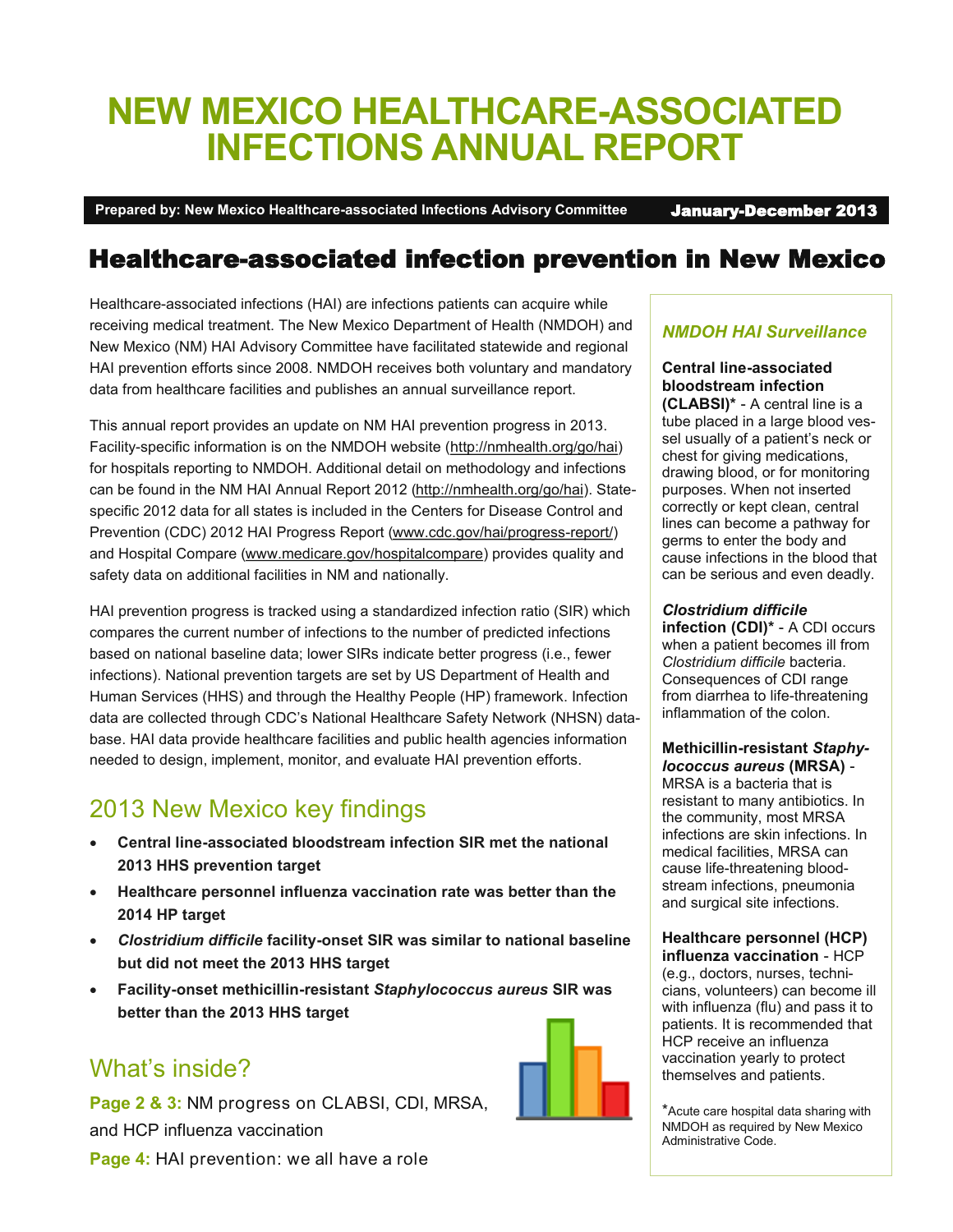### Central line-associated bloodstream infection (CLABSI)

New Mexico hospitals began voluntarily tracking and sharing CLABSI data with NMDOH in 2008. Acute care hospitals are now expected to share NHSN CLABSI data per the NM Administrative Code. In 2013, 33 of 35 acute care hospitals shared data on CLABSIs in 69 intensive care units (ICU) and non-intensive care units (non-ICU). In 2013 this data included neonatal intensive care units (NICU) for the first time. The aggregate SIR for all units was 0.44 which was 56% less than predicted based on the national baseline. The NM SIR met the 2013 national HHS target (0.50) but more progress is needed to achieve the 2020 HHS target of 0.25 (lower SIRs indicate fewer infections). Hospitals will be expanding CLABSI monitoring into more wards in 2015.



**NM adult and pediatric ICU CLABSI SIRs for calendar years 2010—2013** (Note: Data for each year are statistically better than national baseline but not yet low enough to meet the Healthy People 2020 target.)





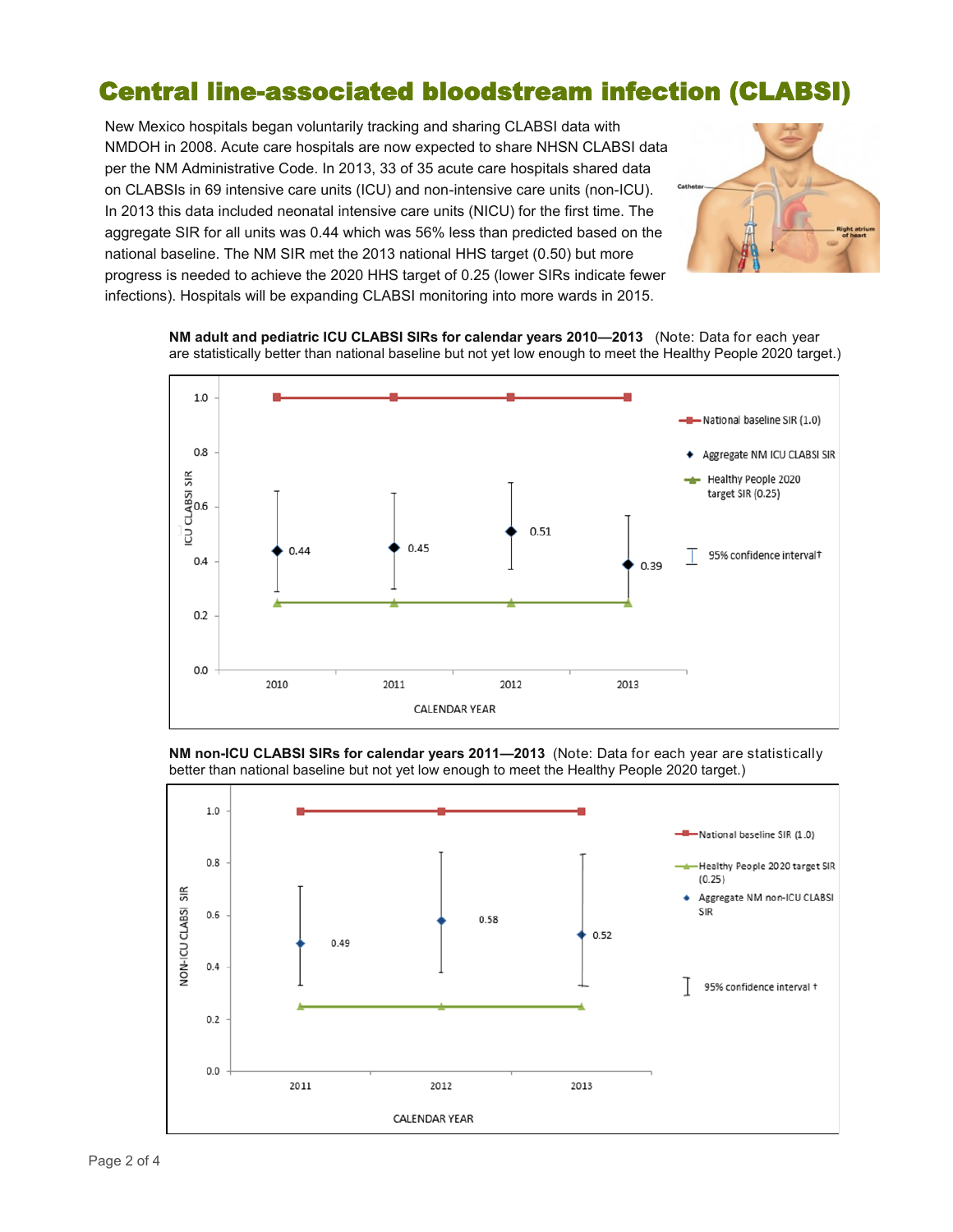## Clostridium difficile infection (CDI) and

### methicillin-resistant Staphylococcus aureus (MRSA)

In 2013, laboratory-identified CDI and MRSA hospital-wide data were shared for the first time with NMDOH. CDI data were shared by 32 facilities under NM Administrative Code. MRSA data were voluntarily shared by 16 facilities.

| <b>Infection</b> | <b>NM aggregate</b><br><b>2013 SIR</b> | 95% confidence<br>interval + | <b>Statistical comparison between</b><br>NM SIR and national baseline | HHS 2013 Target SIR |
|------------------|----------------------------------------|------------------------------|-----------------------------------------------------------------------|---------------------|
| <b>CDI</b>       | 1.05                                   | 0.96, 1.14                   | No different than national base-<br>line $(SIR 1.00)$                 | 0.70                |
| <b>MRSA</b>      | 0.27                                   | 0.14, 0.48                   | Better than national baseline<br>(SIR 1.00)                           | 0.75                |

† The confidence interval indicates that 95% of the time, the true value of the SIR lies somewhere between the upper and lower limits of this range.

You can reduce your risk for CDI: 1) consult with your healthcare provider to reduce/eliminate use of two types of drugs that decrease stomach acids (proton pump inhibitors or PPIs sometimes called the "purple pill" and hydrogen pump blockers or H2 blockers sometimes called acid reducers) and 2) do not take antibiotics unnecessarily. Other risk factors for CDI include: 1) steroids or immunosuppressive medications; 2) prolonged hospital stays; and 3) advanced age.

### Healthcare personnel influenza vaccination

Annual influenza vaccination of healthcare personnel (HCP) can reduce influenza-related illness and its potentially serious consequences among HCP and their patients. Because persons infected with influenza virus (i.e., seasonal flu) can transmit influenza, even before showing symptoms, personnel who interact with patients or the patient care environment are encouraged to be vaccinated. The national Healthy People 2020 target for HCP influenza vaccination is 90%.

For the 2013-2014 season, the aggregate NM HCP influenza vaccination rate was 77.5% for all HCP at 27 voluntarily reporting healthcare facilities. This exceeded the HP 2014 target of 70%.

![](_page_2_Figure_9.jpeg)

\* Beginning with this report, HCP includes all employees, licensed independent practitioners (physicians, physician assistants, and advance practice nurses), volunteers and students/trainees for all years shown. This aligns with the national HCP vaccination reporting definition.